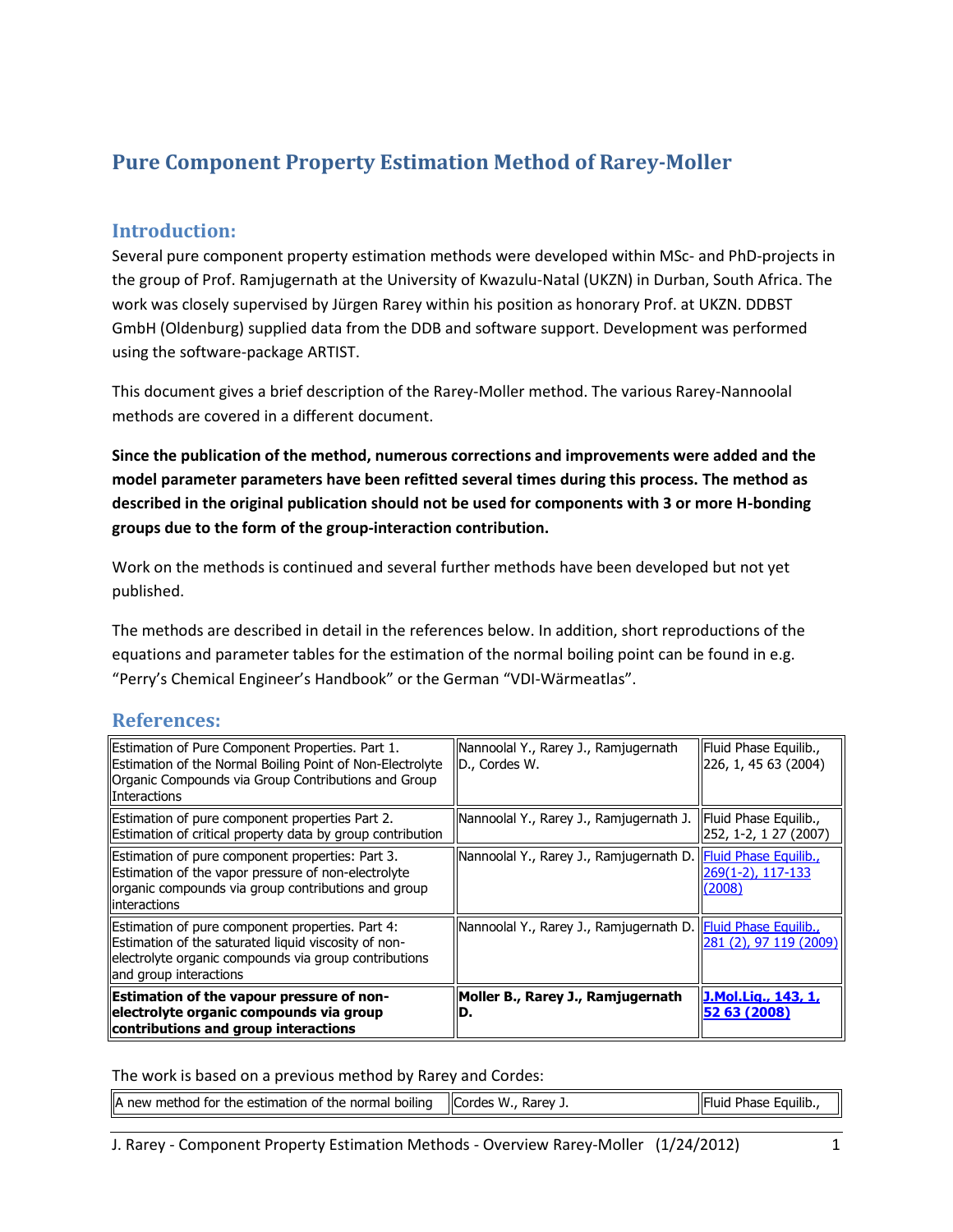| point of non-electrolyte organic compounds | 409 433<br>201,<br>-19.<br>(2002) |
|--------------------------------------------|-----------------------------------|
|--------------------------------------------|-----------------------------------|

Further published methods are based on a similar approach:

| Group Contribution Prediction of Surface Charge Density Profiles for                                                   | Mu T., Rarey J., | AIChE J., 53, 12, 3231                 |
|------------------------------------------------------------------------------------------------------------------------|------------------|----------------------------------------|
| (COSMO-RS(OI)                                                                                                          | Gmehling J.      | 3240(2007)                             |
| Group Contribution Prediction of Surface Charge Density Distribution of   Mu T., Rarey J.,<br>IMolecules for COSMO-SAC | IGmehling J.     | AIChE J., 55, 12, 3298<br>13300 (2009) |

Additional methods have been developed but are not yet published. These methods are available via the DDBST-Software ARTIST.

- Activity of Complex Molecules in Water (Solubility, ...) (Moller, Rarey, Ramjugernath)
- Activity of Complex Molecules in Alkanes (Solubility, ...) (Moller, Rarey, Ramjugernath)
- Surface Tension (Olivier, Rarey, Ramjugernath)
- Thermal Conductivity (Govender, Rarey, Ramjugernath)

## **Group Contribution Scheme and Parameters**

Updated parameter table for the vapour pressure method of Moller et al. (Ink No. – the number used in the fragmentation program to identify the group, Size Dep – group values with yes need to be multiplied by the number of heavy atoms in the molecule, Size dependant group constants always have a frequency of 1, Prty – the order in which groups are fragmented – lower numbers first, \* group value only fitted to 1 compound, \*\* - group value only fitted to 2 compounds)

| $B' = A + \sum_{i} V_i dB_i + \frac{1}{2} \sum_{i} V_i$ |                         |                                                                      |            |                          |      |                    |           |
|---------------------------------------------------------|-------------------------|----------------------------------------------------------------------|------------|--------------------------|------|--------------------|-----------|
| Ink<br>No                                               | Name                    | <b>Description</b>                                                   | dB:        | Example                  | Prty | <b>Size</b><br>Dep | Ref<br>No |
|                                                         | A                       | The constant term A                                                  | 9.47970    | $\sim$                   |      |                    | $\sim$    |
|                                                         | Aliphatic carbon groups |                                                                      |            |                          |      |                    |           |
| 1                                                       | $-CH3$                  | Methyl group attached to a non-aromatic non-<br>electronegative atom | $-0.03206$ | 2,2-Dimethylbutane       | 135  | <b>No</b>          | 101       |
| 4                                                       | $-CH2-$                 | CH <sub>2</sub> in a chain                                           | 0.07558    | n-Butane                 | 141  | No                 | 102       |
| 5                                                       | $>CH-$                  | CH in a chain                                                        | 0.10049    | 3-Ethylpentane           | 144  | No                 | 103       |
| 6                                                       | >C<                     | C in a chain                                                         | 0.01643    | 2,2,4-Trimethylpentane   | 146  | No                 | 104       |
| 2                                                       | $-CH3$                  | Methyl group attached to a non-aromatic<br>electronegative atom      | 0.12260    | N-Methylaniline          | 132  | <b>No</b>          | 105       |
| $\overline{7}$                                          | $-CH2-$                 | CH2 in a chain attached to an electronegative atom                   | 0.13265    | Ethylenediamine          | 136  | No                 | 106       |
| 8                                                       | $-CH<$                  | CH in a chain attached to an electronegative atom                    | 0.13629    | 5-Ethyl-2-nonanol        | 137  | No                 | 107       |
| 9                                                       | >C<                     | C in a chain attached to an electronegative atom                     | $-0.02810$ | tert-Butanol             | 138  | No                 | 108       |
| 29                                                      | $-CH3$                  | Methyl group attached to a ring carbon                               | $-0.10527$ | Methylcyclohexane        | 122  | No                 | 109       |
| 10                                                      | $-CH2-$                 | CH <sub>2</sub> in a ring                                            | $-0.02275$ | Cyclohexane              | 143  | <b>No</b>          | 110       |
| 11                                                      | $>CH-$                  | CH in a ring                                                         | 0.07517    | Methylcyclohexane        | 145  | No                 | 111       |
| 12                                                      | SC<                     | C in a ring                                                          | 0.15009    | 1,1-Dimethylcyclopentane | 147  | No                 | 112       |
| 131                                                     | $>CH(r) - C(r) <$       | CH in a ring bonded to a Carbon in a different ring                  | 0.01164    | cis-Decahydronaphthalene | 110  | <b>No</b>          | 113       |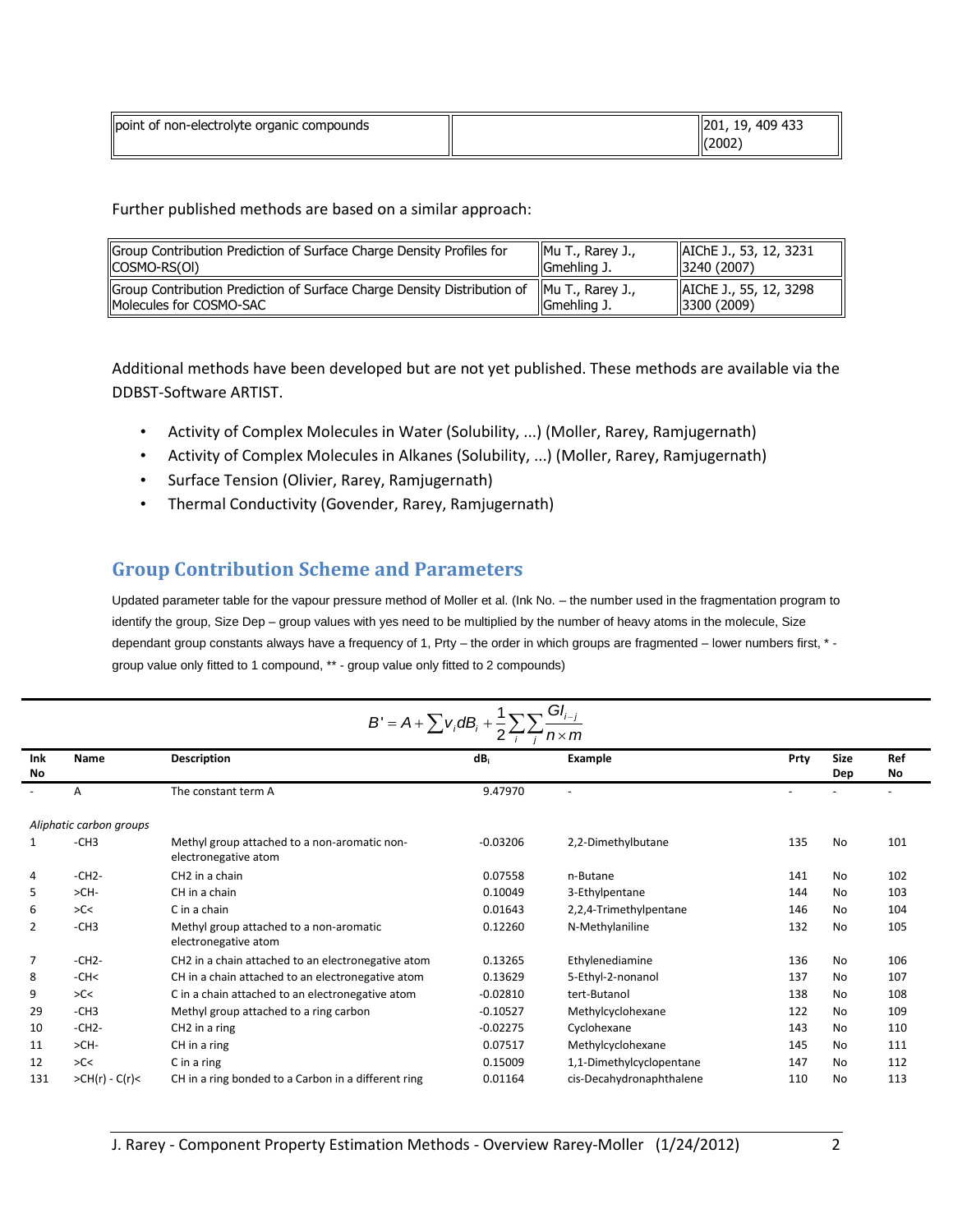| 136 | $C(k)-C(r)-3C(r)$                | 0.03314<br>Ring carbon attached to 3 other ring carbons and a<br>1,3-Dimethyl adamantane<br>chain carbon |             |                                                     | 108          | No        | 114 |
|-----|----------------------------------|----------------------------------------------------------------------------------------------------------|-------------|-----------------------------------------------------|--------------|-----------|-----|
| 137 | $C-4C(r)$                        | Ring carbon attached to 4 other ring carbons                                                             | 0.17291     | Spiro[4.5] decane                                   | 109          | No        | 115 |
| 24  | $-CH2(r)-en$                     | CH2 in a ring attached to an electronegative carbon                                                      | 0.08216     | 1,4-Dioxane                                         | 142          | No        | 116 |
| 14  | >CH-                             | CH in a ring attached to an electronegative atom                                                         | 0.13765     | Cyclopentanol                                       | 139          | No        | 117 |
| 15  | SC<                              | C in a ring attached to an electronegative atom                                                          | $-0.07267$  | Perfluorocyclopentane                               | 140          | No        | 118 |
| 139 | $C(r)$ _3C $(r)$ _en             | Ring Carbon bonded to 3 other ring carbons and an en<br>atom                                             | $-0.00851$  | 1-Nitroadamantane                                   | 107          | No        | 119 |
| 26  | $CH2=$                           | Double bonded carbon at the end of a chain/ring                                                          | $-0.00815$  | 1-Nonene                                            | 117          | Yes       | 120 |
| 20  | $-CH=C-$                         | Double bonded carbon in a chain with only 1 carbon<br>neighbour                                          | 0.00313     | 2-Heptene                                           | 121          | Yes       | 121 |
| 27  | $-C=C$ -                         | Double bonded carbon in a chain with 2 carbon<br>neighbours                                              | 0.00711     | 2-Methyl-2-pentene                                  | 118          | Yes       | 122 |
| 31  | $>C=C=C<$                        | C=C=C; cummulated double bonds                                                                           | 0.08052     | 1,2-Butadiene                                       | 112          | Yes       | 123 |
| 33  | $>C=C-C=C<$                      | C=C-C=C (chain); conjugated double bonds (chain)                                                         | 0.04120     | trans-1,3-Pentadiene                                | 114          | Yes       | 124 |
| 21  | $SC=CC$                          | Double bond between carbons in a ring                                                                    | 0.00168     | 1,3-Cyclopentadiene                                 | 123          | Yes       | 125 |
| 13  | $-C=C<$                          | Double bonded carbon in a ring with 2 carbon<br>neighbours                                               | 0.02864     | 1-Methylcyclohexene                                 | 120          | Yes       | 126 |
| 32  | $>C=C-C=C<$                      | C=C-C=C (ring); conjugated double bonds (ring)                                                           | $-0.00190$  | 1,3-Cyclopentadiene                                 | 113          | Yes       | 127 |
| 134 | $>C(r)=C(k)$                     | Carbon in a ring double bonded to a carbon outside the<br>chain                                          | 0.01669     | beta-Pinene                                         | 106          | Yes       | 128 |
| 25  | CH#                              | Carbon triple bonded to another carbon at the end of a<br>chain                                          | $-0.04184$  | 1-Octyne                                            | 124          | Yes       | 129 |
| 22  | -CtC-                            | Triple bond between 2 carbons in a chain                                                                 | $-0.01393$  | 2-Heptyne                                           | 125          | Yes       | 130 |
| 34  | -C#C-C#C-                        | C#C-C#C; conjugated triple bonds                                                                         | $0.00991**$ | 2,4-Hexadiyne                                       | 111          | Yes       | 131 |
| 3   | Aromatic carbon groups<br>$-CH3$ | Methyl group attached to an aromatic atom                                                                | $-0.03718$  | 1-Methyl naphthalene                                | 133          | No        | 201 |
| 16  | $-CH(a)$                         | CH in an aromatic ring                                                                                   | 0.00691     | Benzene                                             | 128          | No        | 202 |
| 17  | >C(a)                            |                                                                                                          | 0.13222     | Propylbenzene                                       | 131          | No        | 203 |
|     |                                  | C in an aromatic ring                                                                                    |             |                                                     |              |           |     |
| 19  | $=C(a)<$                         | Aromatic carbon attached to three aromatic neighbours                                                    | $-0.00328$  | Naphthalene                                         | 116          | No        | 204 |
| 132 | $C(a)-C(r) <$                    | Aromatic carbon bonded to a carbon in a ring                                                             | 0.08205     | 1,2,3,4-Tetrahydronaphthalene                       | 129          | No        | 205 |
| 133 | $C(a)-C(a)$                      | 2 Aromatic carbons chain bonded                                                                          | 0.15828     | Benzidine                                           | 130          | No        | 206 |
| 135 | $C(a)-r-C(a)$                    | Aromatic carbon bonded to an aromatic carbon in a ring                                                   | $-0.10077$  | 9H-Fluorene                                         | 115          | No        | 207 |
| 138 | $C(a)-C=$                        | Aromatic carbon attached to a double bonded carbon                                                       | 0.27831     | Divinylbenzene                                      | 127          | No        | 208 |
| 18  | >C(a)                            | C in an aromatic ring attached to an electronegative<br>atom                                             | 0.24600     | Aniline                                             | 119          | No        | 209 |
|     | Fluorine groups                  |                                                                                                          |             |                                                     |              |           |     |
| 35  | F-                               | Fluorine attached to nonaromatic carbon                                                                  | 0.01909     | 1-Fluoropentane                                     | 92           | No        | 301 |
| 38  | F-C-1Halo                        | Flourine attached to a carbon with one other halogen<br>atom                                             | 0.07450     | Perfluorocyclopentane                               | 71           | <b>No</b> | 302 |
| 39  | F-C-2Halo                        | Flourine attached to a carbon with two other halogen<br>atoms                                            | 0.06602     | 1,1,1,2-Tetrachloro-2,2-difluoroethane<br>$[R112a]$ | 70           | No        | 303 |
| 36  | $F-C=$                           | Fluorine attached to double bonded carbon                                                                | 0.07029     | 2-Fluoropropane                                     | 69           | No        | 304 |
| 148 | $F-C=(1$ Halo)                   | Flourine attached to a double bonded carbon with one<br>other halogen atom                               | 0.05489     | 1,1-Difluoroethene                                  | 68           | No        | 305 |
| 37  | $F-C(a)$                         | Fluorine attached to aromatic carbon                                                                     | $-0.11552$  | Fluorobenzene                                       | 91           | No        | 306 |
| 116 | Fe-Si<                           | Flourine attached to a silicon atom                                                                      | 0.18079     | Silicon tetrafluoride                               | $\mathbf{1}$ | No        | 307 |
|     | Chlorine groups<br>CI-           | Chlorine attached to noaromatic carbon                                                                   | 0.02294     | Chloroethane                                        |              |           |     |
| 40  |                                  |                                                                                                          |             |                                                     | 76           | No        | 401 |
| 43  | Cl-C-1Halo                       | Chlorine attached to a carbon with one other halogen<br>atom                                             | $-0.00101$  | 2-Bromo-2-chloro-1,1,1-trifluoroethane              | 67           | No        | 402 |
| 44  | Cl-C-2Halo                       | Chlorine attached to a carbon with two other halogen<br>atoms                                            | 0.02263     | 1,1,1-Trichloroethane [R140a]                       | 66           | No        | 403 |
| 42  | $Cl-C=$                          | Chlorine attached to double bonded carbon                                                                | 0.05474     | 2-Chloro-1,3-butadiene                              | 65           | No        | 404 |
| 149 | $Cl-C=(1 \text{ Halo})$          | Chlorine attached to a double bonded carbon with one<br>othe halogen atom                                | 0.10733     | Tetrachloroethylene                                 | 64           | No        | 405 |
| 41  | $Cl-C(a)$                        | Chlorine attached to aromatic carbon                                                                     | $-0.24456$  | Chlorobenzene                                       | 77           | No        | 406 |

J. Rarey - Component Property Estimation Methods - Overview Rarey-Moller (1/24/2012) 3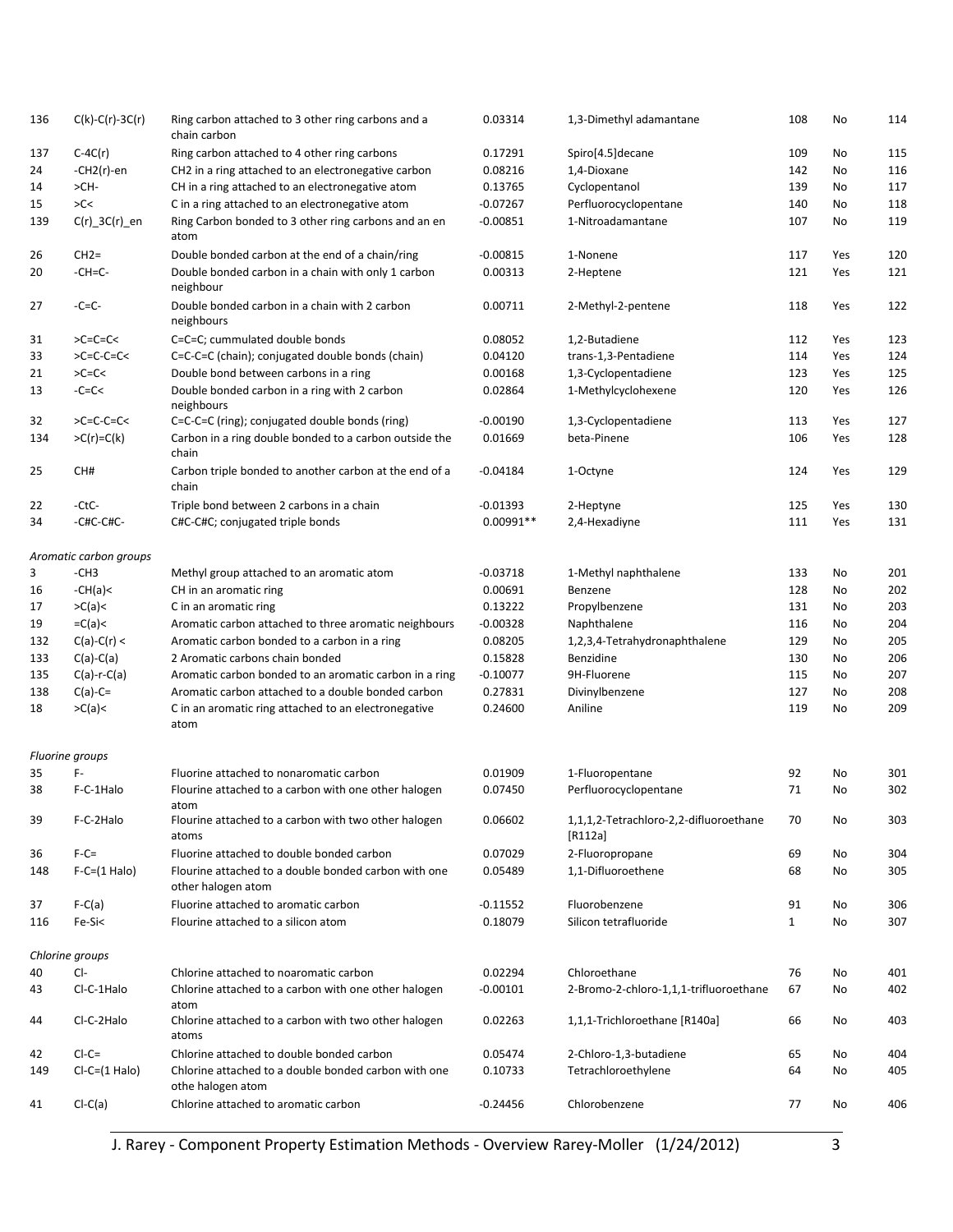| 117<br>113 | $Cl-Si5$<br>COCI- | Chlorine attached to a silicon atom<br>Acid Chloride        | $-0.04326$<br>0.30163 | Trichlorosilane<br>Trichloroacetyl chloride    | 2<br>19        | No<br>No | 407<br>408 |
|------------|-------------------|-------------------------------------------------------------|-----------------------|------------------------------------------------|----------------|----------|------------|
|            | Bromine groups    |                                                             |                       |                                                |                |          |            |
| 45         | Br-               | Bromine attached to nonaromatic carbon                      | $-0.06190$            | 1,2-Dibromoethane                              | 78             | No       | 501        |
| 144        | Br-C-1Halo        | Bromine attached to a Carbon with one other halogen<br>atom | 0.03436               | 2-Bromo-2-chloro-1,1,1-trifluoroethane         | 75             | No       | 502        |
| 145        | Br-C-2Halo        | Bromine attached to a Carbon with two other halogen<br>atom | $-0.06034$            | Tribromomethane [R20B3]                        | 74             | No       | 503        |
| 146        | $Br-C=$           | Bromine attached to a double bonded carbon                  | 0.12369               | Vinyl bromide                                  | 73             | No       | 504        |
| 46         | $Br-C(a)$         | Bromine attached to aromatic carbon                         | $-0.23289$            | Bromobenzene                                   | 79             | No       | 506        |
| 118        | $Br-Si<$          | Bromine attached to a silicon atom                          | $-0.16653$            | Silicon tetrabromide                           | 3              | No       | 507        |
|            | lodine groups     |                                                             |                       |                                                |                |          |            |
| 47         | $\vert$ -         | Iodine attached to carbon                                   | $-0.01350$            | Ethyl iodide                                   | 61             | No       | 601        |
| 119        | I-Si<             | lodine attached to a silicon atom                           | 1.27845**             | Triiodomethylsilane                            | 4              | No       | 607        |
|            | Oxygen groups     |                                                             |                       |                                                |                |          |            |
| 53         | $-COOH (n=<9)$    | COOH Group attached to a small molecule ( $n = < 9$ )       | 0.81213               | Pentanoic acid                                 | 25             | Yes      | 701        |
| 155        | $-COOH$ (n>9)     | COOH Group attached to a large molecule (n > 9)             | 0.08306               | Dodecanoic acid                                |                | Yes      | 702        |
| 48         | $C(a)$ -COOH      | Aromatic COOH                                               | 2.35370*              | Benzoic acid                                   | 24             | No       | 703        |
| 49         | $-OH (n=<4)$      | OH Group attached to a small molecule ( $n = 4$ )           | -0.32187              | Ethanol                                        | 93             | Yes      | 704        |
| 153        | $-OH (n>4)$       | OH Group attached to a large molecule ( $n > 4$ )           | $-0.04853$            | 5-Ethyl-2-nonanol                              |                | Yes      | 705        |
| 50         | $C(a)$ -OH        | Aromatic OH                                                 | 0.68415               | 2-Naphthol                                     | 94             | No       | 706        |
| 51         | -O-               | Ether oxygen                                                | 0.10973               | Diethyl ether                                  | 96             | No       | 707        |
| 52         | -O-               | Aromatic oxygen                                             | 0.21686               | Furan                                          | 95             | No       | 708        |
| 54         | $-COO -$          | Ester in a chain                                            | 0.52436               | 1,3-Benzenedicarboxylic acid dimethyl<br>ester | 26             | No       | 709        |
| 55         | $-COO -$          | Formic acid ester                                           | 0.50096               | Formic acid ethyl ester                        | 28             | No       | 710        |
| 56         | $-COO-$           | Ester in a ring (lactone)                                   | 0.49674               | gamma-Butyrolactone                            | 27             | No       | 711        |
| 57         | $>C=O$            | Ketone bonded to aromatic ring                              | 0.11377               | Acetophenone                                   | 58             | No       | 712        |
| 58         | $>C=O$            | Ketone                                                      | $-0.03413$            | Acetone                                        | 59             | Yes      | 713        |
| 59         | -CHO              | Aldehyde in Chain                                           | 0.35027               | Acetaldehyde                                   | 57             | No       | 714        |
| 60         | -CHO              | Aldehyde attached to an aromatic ring                       | 0.25675               | Benzaldehyde                                   | 56             | No       | 715        |
| 61         | $O = C(-O-2)$     | Carbonate diester                                           | 0.49248               | Carbonic acid dimethyl ester                   | 15             | No       | 716        |
| 62         | $-CO-O-CO-$       | Anhydrides                                                  | 0.79979               | Acetic anhydride                               | 10             | No       | 717        |
| 63         | $-CO-O-CO-$       | Cyclic anhydrides with double or aromatic bond              | 0.92784               | Maleic anhydride                               | 9              | No       | 718        |
| 64         | >(OC2)            | Epoxide                                                     | $-0.05484$            | Ethylene oxide                                 | 54             | Yes      | 719        |
| 65         | $-0-0-$           | Peroxides                                                   | 1.72030*              | Di-tert.butyl peroxide                         | 34             | No       | 720        |
| 66         | $-OCOO-$          | Carbonates O-C=O & -O                                       | 0.49696               | Propylene carbonate                            | 36             | No       | 721        |
| 67         | $>C=O$            | Carbonyl(C=O) with S attached to Carbon                     | $-0.27172*$           | Methyl thioacetate                             | 42             | No       | 722        |
| 68         | $>C=O$            | Urea                                                        | 0.40287               | 1,1,3,3-Tetramethyl urea                       | $\overline{7}$ | No       | 723        |
| 69         | -OCON<            | Carbamate                                                   | 3.64989*              | Methyldimethylcarbamate                        | 6              | No       | 724        |
|            | Nitrogen groups   |                                                             |                       |                                                |                |          |            |
| 70         | -CONH<            | Amide with no substituents                                  | 2.13114*              | Acetamide                                      | 29             | No       | 801        |
| 71         | -CONH<            | Amide with one substituent attached to the nitrogen         | 1.54292               | N-Methylformamide                              | 11             | No       | 802        |
| 72         | -CONH<            | Amide with two substituents attached to the nitrogen        | 0.45925               | N,N-Dimethylformamide (DMF)                    | 12             | No       | 803        |
| 73         | OCN-              | Isocyanate                                                  | 0.19590               | Isocyanic acid methyl ester                    | 31             | Yes      | 804        |
| 141        | $-OCN(a)$         | IsoCyanate attached to an aromatic carbon                   | 0.45450               | Phenyl isocyanate                              | 30             | No       | 805        |
| 74         | ONC-              | Oxime                                                       | 2.54770               | Methyl ethyl ketoxime                          | 32             | No       | 806        |
| 75         | NO <sub>2</sub> - | Nitro group attached to a nonaromatic carbon                | 0.29689               | Nitromethane                                   | 21             | No       | 807        |
| 76         | NO <sub>2</sub> - | Nitro group attached to an aromatic carbon                  | 0.15037               | Nitrobenzene                                   | 22             | No       | 808        |
| 77         | NO <sub>2</sub> - | Nitrite                                                     | $-0.32857**$          | Ethyl nitrite                                  | 23             | No       | 809        |
| 78         | $-ON =$           | Isoxazole O-N=C                                             | 0.50042*              | 5-Methyl-4-nitroisoxazole                      | 51             | No       | 810        |
| 79         | NO3-              | Nitrate                                                     | 0.79232               | Ethylnitrate                                   | 14             | No       | 811        |
| 80         | NH <sub>2</sub> - | Primary amine attached to nonaromatic carbon/silicon        | $-0.05227$            | Ethylenediamine                                | 98             | Yes      | 812        |
| 81         | NH <sub>2</sub> - | Primary amine attached to aromatic carbon                   | 0.29860               | Aniline                                        | 97             | No       | 813        |
| 82         | $-NH-$            | Secondary amines (chain) attached to carbons/silicons       | 0.38441               | Dibutylamine                                   | 102            | No       | 814        |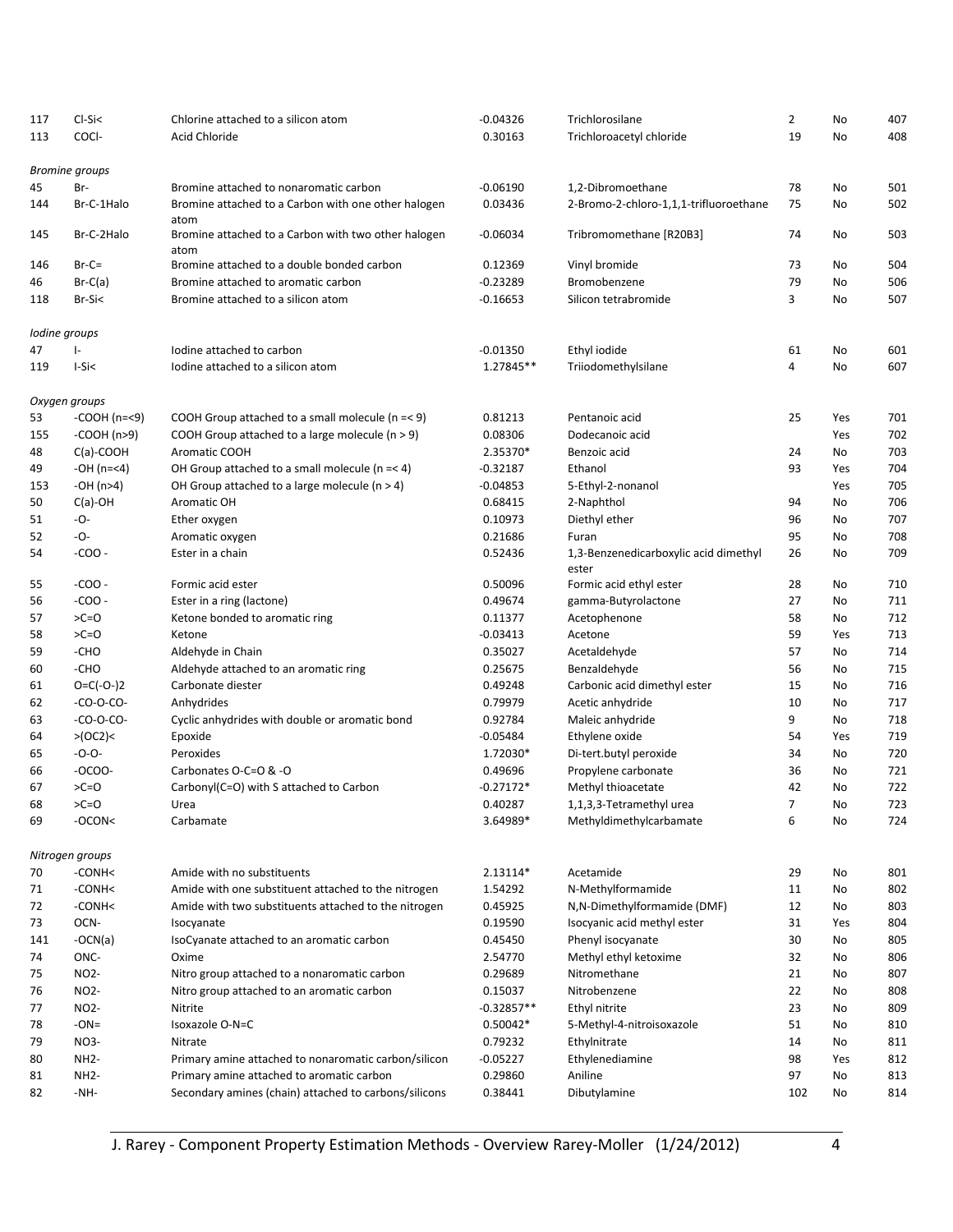| 86            | $=N-$               | Secondary amines (chain) attached to one<br>carbons/silicons via double bond | 0.82002<br>N-Benzylidenemethyl amine |                                        | 105 | No  | 815  |
|---------------|---------------------|------------------------------------------------------------------------------|--------------------------------------|----------------------------------------|-----|-----|------|
| 93            | $-NH-$              | Secondary amines (ring) attached to carbons/silicons                         | 0.54934                              | Morpholine                             | 101 | No  | 816  |
| 94            | $-NH-$              | secondary amines attached to aromatic carbons/silicons                       | 0.27388                              | N-Methylaniline                        | 33  | No  | 817  |
| 84            | $-N<$               | Tertiary amine attached to carbons/silicons                                  | $-0.22854$                           | N,N-dimethylaniline                    | 104 | No  | 818  |
| 92            | $-N<$               | tertiary amines attached to aromatic carbon                                  | 0.05020                              | N,N-Dimethylaniline                    | 43  | No  | 819  |
| 85            | >N<                 | Nitrogen attached to four carbons                                            | $-1.16781*$                          | $N, N, N', N'$ -                       | 35  | No  | 820  |
|               |                     |                                                                              |                                      | Tetramethylmethylenediamine            |     |     |      |
| 140           | $C2-N-C(r)$         | <b>Cyclic Tertiary Amines</b>                                                | $-0.29163$                           | N-Methylpiperidine                     | 103 | No  | 820  |
| 83            | $N=N$               | Azene N=N                                                                    | $-0.02889$                           | Azobenzene                             | 50  | No  | 821  |
| 130           | $>N-N<$             | A hydrazine functional group                                                 | 0.93778                              | Hydrazine                              | 49  | No  | 822  |
| 143           | $N-N_C$             | Hydrazine with 1 carbon neighbours                                           | 0.69585                              | Phenylhydrazine                        | 48  | No  | 823  |
| 142           | $N-N_C2$            | Hydrazine with 2 carbon neighbours                                           | $-0.14041$                           | 1,1-Dimethylhydrazine                  | 47  | No  | 824  |
| 87            | $=N-$               | Aromatic nitrogen in a five-membered ring                                    | 0.73215                              | Oxazole                                | 100 | No  | 825  |
| 88            | $=N-$               | Aromatic nitrogen in a six-membered ring                                     | 0.25193                              | 2-Methylpyridine                       | 99  | No  | 826  |
| 89            | -CtN (n=<12)        | CN Group attached to a small molecule ( $n = < 12$ )                         | $-0.04392$                           | Acetonitrile                           | 60  | Yes | 827  |
| 154           | -C#N (n>12)         | CN Group attached to a large molecule (n>12)                                 | 0.07874                              | Tetradecanenitrile                     |     | Yes | 828  |
|               |                     |                                                                              |                                      |                                        |     |     |      |
| Sulfur groups |                     |                                                                              |                                      |                                        |     |     |      |
| 98            | -S-S-               | Disulfide                                                                    | 0.00689                              | Dimethyl disulfide                     | 55  | No  | 902  |
| 99            | -SH                 | Thiol or mercaptane attached to carbon                                       | $-0.00787$                           | 1-Propanethiol                         | 80  | No  | 903  |
| 100           | -S-                 | Thioether                                                                    | $-0.06540$                           | Ethyl methyl sulfide                   | 81  | No  | 904  |
| 101           | -S-                 | Aromatic thioether                                                           | $-0.13637$                           | Thiazole                               | 82  | No  | 905  |
| 102           | $-SO2-$             | Sulfolane O=S=O                                                              | $-0.37725*$                          | 2,4-Dimethylsulfolane                  | 18  | No  | 906  |
| 104           | $-SO2N<$            | Sulfon amides, attached to N and to S with 2 double<br>bond O                | 0.17994                              | N,N-Dimethyl-methanesulfonamide        | 38  | No  | 908  |
| 105           | $>S=O$              | Sulfoxide                                                                    | $0.52729*$                           | Dimethyl sulfoxide                     | 40  | No  | 909  |
| 106           | SCN-                | Isothiocyanat                                                                | 0.01696                              | Allyl isothiocyanate                   | 20  | No  | 910  |
| 107           | $>$ SO3             | Sulfate with one oxygen replaced by another atom                             | $0.43352*$                           | Benzenesulfonic acid, ethyl ester      | 39  | No  | 911  |
|               | Phosphorous groups  |                                                                              |                                      |                                        |     |     |      |
| 95            | $P(O)O3 -$          | Phosphate triester                                                           | 0.65259                              | Methyl diphenyl phosphate              | 8   | No  | 1001 |
| 96            | >P<                 | Phosphine                                                                    | $-0.04561$                           | Triphenylphosphine                     | 46  | No  | 1002 |
| 97            | PO3-                | Phosphite attached to only 3 Oxygens, PO3                                    | $-0.15853*$                          | Triethoxyphosphine                     | 45  | No  | 1003 |
| Metal groups  |                     |                                                                              |                                      |                                        |     |     |      |
| 108           | $>$ Se $<$          | Selenium                                                                     | $0.48426**$                          | Diselenide, diphenyl                   | 52  | No  | 1101 |
| 109           | AsCl <sub>2</sub> - | Arsenic dichloride attached to a carbon                                      | 0.33997                              | Methylarsenic dichloride               | 17  | No  | 1102 |
|               | $>$ Sn<             | Stannane with four carbon neighbors                                          | 0.13794                              | Tetramethylstannane                    | 62  | No  | 1103 |
| 110           |                     |                                                                              |                                      |                                        |     |     |      |
| 111           | $B(O-)3$            | Boric acid triester                                                          | 0.46251                              | Boric acid trimethyl ester             | 16  | No  | 1104 |
|               | Germanium groups    |                                                                              |                                      |                                        |     |     |      |
| 114           | GeCl3-              | GeCl3 attached to carbon                                                     | 0.23913                              | Trichlorosilyl(trichlorogermyl)methane | 13  | No  | 1201 |
| 115           | >Ge<                | Germane with four carbon neighbors                                           | 0.40216                              | Tetramethylgermane                     | 63  | No  | 1202 |
|               | Silicon groups      |                                                                              |                                      |                                        |     |     |      |
| 120           | -SiH3               | Silane Group                                                                 | $-0.27218$                           | Butylsilane                            | 84  | No  | 1301 |
| 121           | $-SiH2-$            | <b>Primary Silicon Group</b>                                                 | 0.27766                              | Trisilane                              | 88  | No  | 1302 |
| 122           | -SiH<               | Secondary Silicon Group                                                      | $-0.27220$                           | Triethylsilane                         | 89  | No  | 1303 |
| 123           | >Si<                | <b>Tertiary Silicon Group</b>                                                | 0.09298                              | Tetraethylsilane                       | 90  | No  | 1304 |
| 124           | -SiH3               | Silane Group attached to an elecromagnetic atom                              | 0.18974                              | Monochlorosilane                       | 83  | No  | 1305 |
| 127           | SiH <sub>2</sub>    | SiH2 attached to electronegative atoms                                       | 0.21806                              | Dichlorosilane                         | 85  | No  | 1306 |
| 128           | SiH                 | SiH attached to electronegative atoms                                        | 0.03309                              | Trichlorosilane                        | 86  | No  | 1307 |
|               |                     |                                                                              |                                      |                                        |     |     |      |
| 125           | $>\simeq$           | Silicon Atoms bonded to elecromagnetic atoms                                 | 0.11733                              | Tetrachlorosilane                      | 87  | No  | 1308 |
| 129           | CH <sub>3</sub> -Si | Methyl group attached to a Silicon atom                                      | $-0.03374$                           | Tetramethylsilane                      | 134 | No  | 1309 |
|               | Special groups      |                                                                              |                                      |                                        |     |     |      |
| 150           | no H                | No hydrogen atoms                                                            | $-0.19495$                           | Perfluoropentane                       |     | No  | 1401 |
| 151           | one H               | one Hydrogen atom                                                            | $-0.04827$                           | 2-Bromo-2-chloro-1,1,1-trifluoroethane |     | No  | 1402 |

J. Rarey - Component Property Estimation Methods - Overview Rarey-Moller (1/24/2012) 5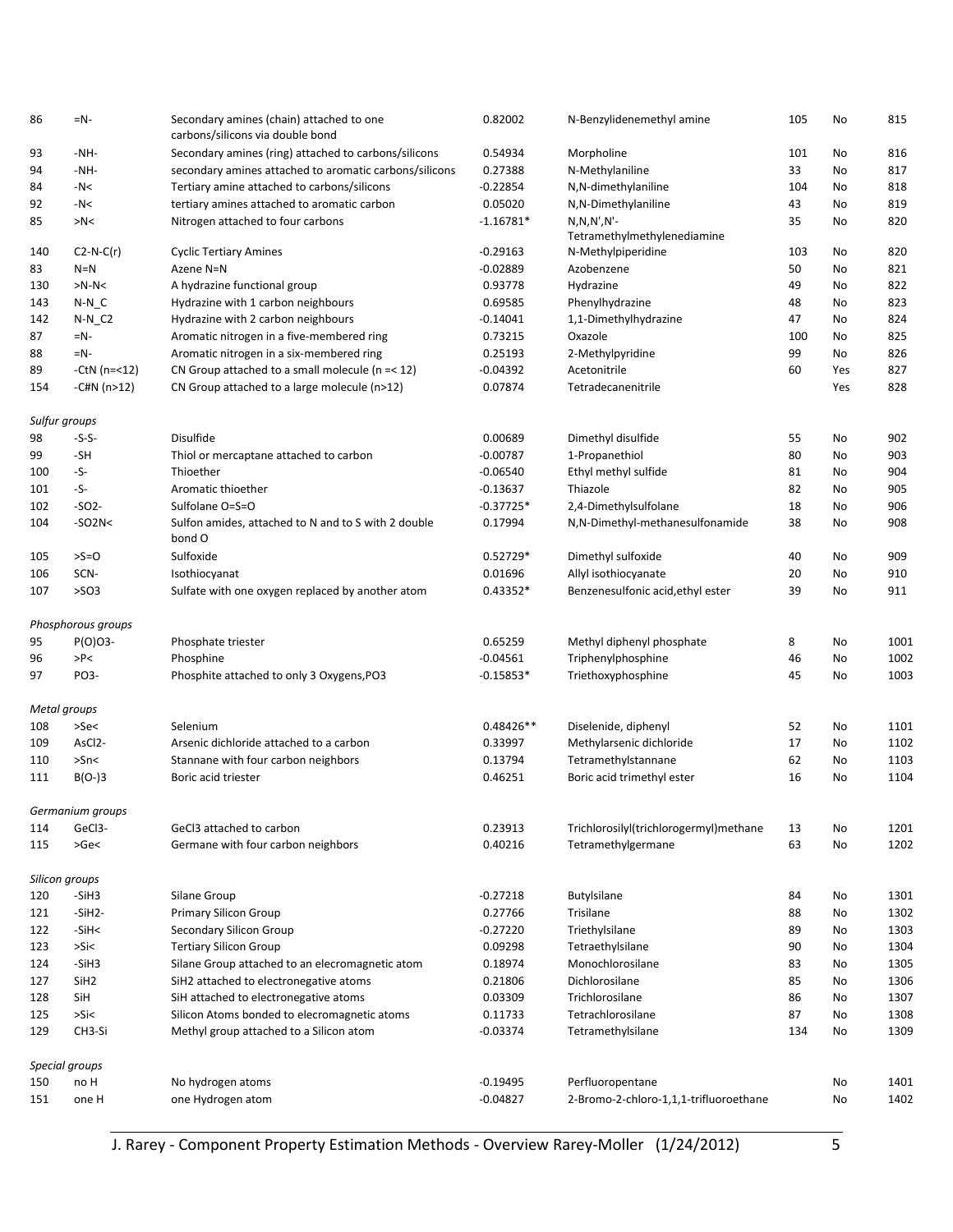| Size dependant group constants |                                                      |               |            |
|--------------------------------|------------------------------------------------------|---------------|------------|
| 170                            | Alkenes group constant                               | $-0.03682$    | No<br>2001 |
| 171                            | Alkynes group constant                               | 0.58091       | 2002<br>No |
| 172                            | Ketone group constant                                | 0.71842       | 2003<br>No |
| 173                            | Epoxy group constant                                 | 0.70573       | 2004<br>No |
| 174                            | IsoCyanate group constant                            | $-0.45738$    | 2005<br>No |
| 175                            | Short OH group constant (n=<4)                       | 6.27492       | 2006<br>No |
| 176                            | Long OH group constant (n>4)                         | 5.24404       | 2007<br>No |
| 177                            | Primary amine group constant                         | 0.84041       | 2008<br>No |
| 179                            | Short CN group constant (n=<12)                      | 0.56132       | 2010<br>No |
| 180                            | Long CN group constant (n>12)                        | $-1.04824$    | 2011<br>No |
| 181                            | Short COOH group constant (n=<9)                     | $-2.57882$    | 2012<br>No |
| 182                            | Long COOH group constant (n>9)                       | 3.92182       | 2013<br>No |
|                                |                                                      |               |            |
| Group interactions             |                                                      |               |            |
| 200                            | Alcohol - Alcohol Interaction                        | $-4.71956$    | No<br>3001 |
| 201                            | Alcohol - 1 Amime Interaction                        | $-3.88115$    | 3002<br>No |
| 202                            | Alcohol - 2 Amine Interaction                        | $-8.95373$    | 3003<br>No |
| 203                            | Alcohol - Thiol Interaction                          | $-10.16458*$  | 3004<br>No |
| 205                            | Alcohol - Ether Interaction                          | $-14.35895$   | 3006<br>No |
| 207                            | Alcohol - Ester Interaction                          | $-20.46935$   | 3008<br>No |
| 208                            | Alcohol - Ketone Interaction                         | $-20.17369**$ | 3009<br>No |
| 210                            | Alcohol - Cyan Interaction                           | 1.28492*      | 3011<br>No |
| 220                            | 1 Amime - 1 Amime Interaction                        | 10.17517      | 3021<br>No |
| 221                            | 1 Amime - 2 Amine Interaction                        | $-2.35759**$  | 3022<br>No |
| 224                            | 1 Amime - Ether Interaction                          | 4.87158       | 3025<br>No |
| 226                            | 1 Amime - Ester Interaction                          | $-17.71899*$  | 3027<br>No |
| 230                            | 1 Amime - Aromatic O Interaction                     | $-10.30558*$  | 3031<br>No |
| 232                            | 1 Amime - Alcohol (a) Interaction                    | 33.03490*     | 3033<br>No |
| 237                            | 1 Amime - Nitro(a) Interaction                       | 5.60601       | 3038<br>No |
| 239                            | 2 Amine - 2 Amine Interaction                        | $-2.61666**$  | 3040<br>No |
| 242                            | 2 Amine - Ether Interaction                          | $-0.38331*$   | 3043<br>No |
| 257                            | Thiol - Thiol Interaction                            | 3.76376       | 3058<br>No |
| 267                            | Thiol - Alcohol (a) Interaction                      | 2.97641*      | 3068<br>No |
| 274                            | Carboxy - Carboxy Interaction                        | $-61.22494$   | 3075<br>No |
| 286                            | Carboxy - Aromatic S Interaction                     | $-50.44323*$  | 3087<br>No |
| 290                            | Ether - Ether Interaction                            | 0.39710       | 3091<br>No |
| 291                            | Ether - Epox Interaction                             | 11.11875      | 3092<br>No |
| 292                            | Ether - Ester Interaction                            | 1.12699       | 3093<br>No |
| 293                            | Ether - Ketone Interaction                           | $-16.97401$   | 3094<br>No |
| 294                            | Ether - ThioEther Interaction                        | $-13.78509*$  | 3095<br>No |
| 295                            | Ether - Cyan Interaction                             | 1.38626       | 3096<br>No |
| 298                            | Ether - Alcohol (a) Interaction                      | $-12.48454$   | 3099<br>No |
| 299                            | Ether - Aldehyde Interaction                         | $-2.94131$    | 3100<br>No |
| 303                            | Ether - Nitro(a) Interaction                         | $-2.64771**$  | 3104<br>No |
| 304                            | Ether - Iso Cyan(a) Interaction                      | -32.29329*    | 3105<br>No |
| 305                            |                                                      | $-8.30210*$   | 3106<br>No |
|                                | Epox - Epox Interaction<br>Ester - Ester Interaction |               |            |
| 319                            |                                                      | 0.80055       | 3120<br>No |
| 320                            | Ester - Ketone Interaction                           | 0.00307       | No<br>3121 |
| 322                            | Ester - Cyan Interaction                             | 4.79222       | No<br>3123 |
| 323                            | Ester - Aromatic O Interaction                       | 12.27720*     | No<br>3124 |
| 324                            | Ester - 6 N Ring Interaction                         | 34.90694**    | 3125<br>No |
| 325                            | Ester - Alcohol (a) Interaction                      | $-25.39290*$  | No<br>3126 |
| 326                            | Ester - Aldehyde Interaction                         | 1.20149*      | No<br>3127 |
| 332                            | Ketone - Ketone Interaction                          | 0.47824       | 3133<br>No |
| 334                            | Ketone - Cyan Interaction                            | 12.53967*     | No<br>3135 |
| 344                            | ThioEther - ThioEther Interaction                    | $-5.49026*$   | No<br>3145 |
| 355                            | Cyan - Cyan Interaction                              | 3.87689       | No<br>3156 |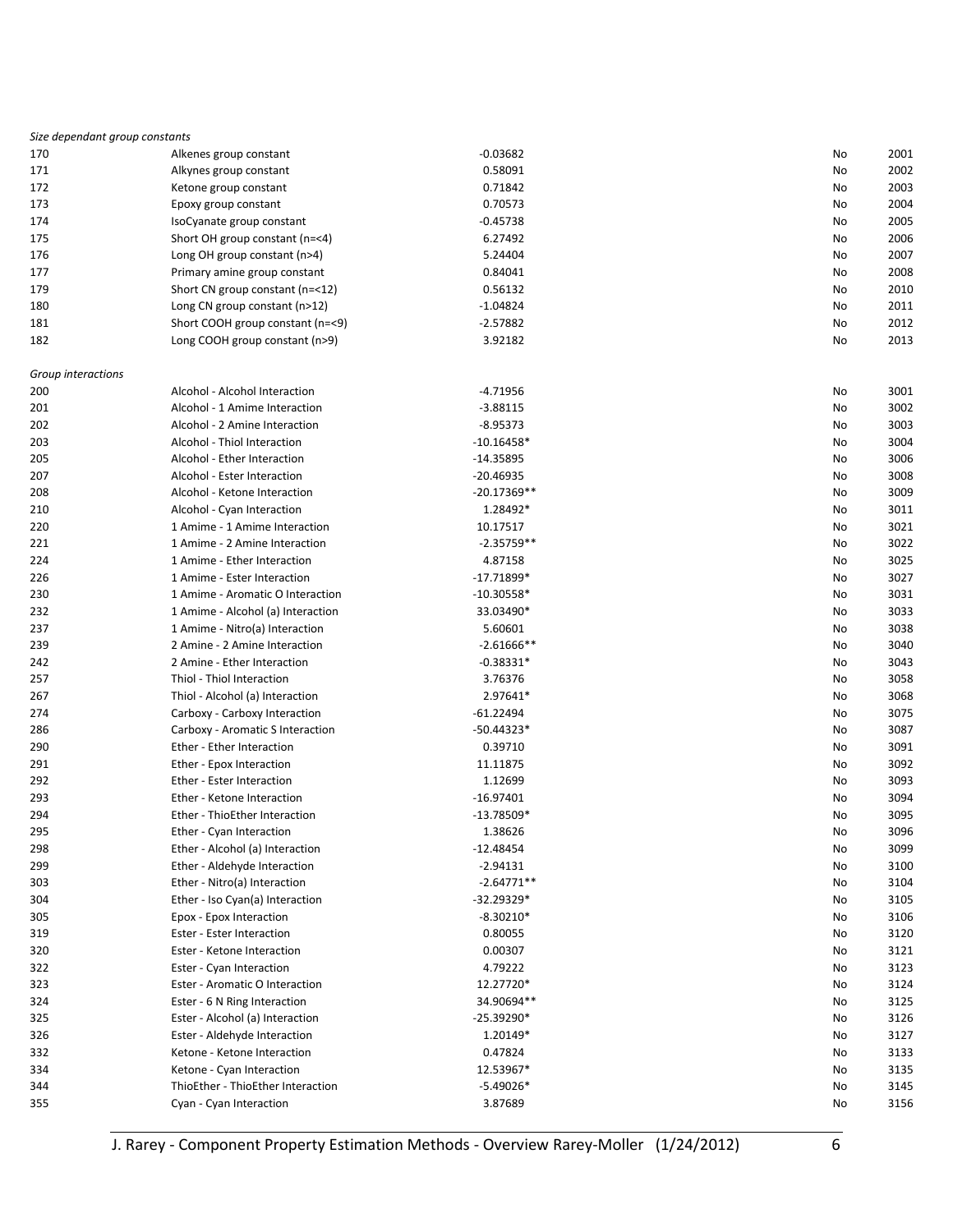| 357 | Cyan - 6 N Ring Interaction           | 6.79035**     | No        | 3158 |
|-----|---------------------------------------|---------------|-----------|------|
| 368 | Aromatic O - Aldehyde Interaction     | 1.94212*      | No        | 3169 |
| 371 | Aromatic O - 5 N Ring Interaction     | $-0.78283*$   | No        | 3172 |
| 374 | 6 N Ring - 6 N Ring Interaction       | 1.43116       | No        | 3175 |
| 375 | 6 N Ring - Alcohol (a) Interaction    | $-17.96727*$  | <b>No</b> | 3176 |
| 382 | Alcohol (a) - Alcohol (a) Interaction | $-0.52433$    | No        | 3183 |
| 389 | Aldehyde - Aldehyde Interaction       | 7.87563*      | No        | 3190 |
| 395 | Iso Cyan - Iso Cyan Interaction       | $-102.82720*$ | No        | 3196 |
| 401 | Aromatic S - 5 N Ring Interaction     | $-2.84572**$  | No        | 3202 |
| 404 | 5 N Ring - 5 N Ring Interaction       | $-21.83168*$  | No        | 3205 |
| 407 | Nitro(a) - Nitro(a) Interaction       | $-9.95224$    | <b>No</b> | 3208 |
| 408 | Nitro(a) - Iso Cyan(a) Interaction    | 357.52880     | <b>No</b> | 3209 |

## **Treatment of Non-Additive Behavior of Hydrogen-Bonding Groups**

In case of groups that can act as H-bond donors or acceptors, adding a further group of this type often results in competitive effects between different H-bonding sites that lead to non-additivity of the effect of these groups on the physical property to be estimated.

A well-known case is the occurrence of multiple alcohol-groups in one molecule. The table below lists the groups considered to be non-additive:

| Groups considered to be non-additive (group-ID(s) given in brackets) |  |  |
|----------------------------------------------------------------------|--|--|
|                                                                      |  |  |

| A Alcohol (-OH) (34,35,36,37)  | Sulfide $(-S(na)-)(54)$           |    | M Primary Amine $(-NH2)$ (40, 41)        |
|--------------------------------|-----------------------------------|----|------------------------------------------|
| B Phenol (-OH(a)) (37)         | K Aromatic Sulphur $(-S(a)-)(56)$ |    | N Secondary Amine (>NH) (42,97)          |
| C Carboxylic Acid (-COOH) (44) | L Thiol $(-SH)$ (53)              | O  | Isocyanate (-OCN) (80)                   |
| D Ether (-O-) (38)             |                                   | P. | Cyanide (-CN) (57)                       |
| E Epoxide $(>(OC2) < (39))$    |                                   | Q  | Nitrate (69)                             |
| F Ester (-COOC-) (45,46,47)    |                                   | R. | Aromatic N in 5-ring $(=N(a)-(r5))$ (66) |
| G Ketone (-CO-) (51,92)        |                                   |    | Aromatic N in 6-ring $(=N(a)-(r6))$ (67) |
| H Aldehyde (-CHO) (52,90)      |                                   |    |                                          |
| Aromatic Oxygen (-O(a)-) (65)  |                                   |    |                                          |

Special group interaction parameters  $c_{ij}$  were regressed to account for this behavior. It should be noted that not in every combination this effect is of importance.

Interaction groups are listed in the table under "Group Contribution Scheme and Parameters" above.

### **Model Equations**

In the model developed by Nannoolal et al. the C-parameter in Eq. 1 was set to  $T_b$  /  $8$  . This model works well for most compounds except alcohols and carboxylic acids, for this reason a correction term was added here resulting in:

$$
\ln\left(\frac{P}{1atm}\right) = B'\frac{T - T_b}{T - C(T_b)} + D'\ln\left(\frac{T}{T_b}\right)
$$
 (1)